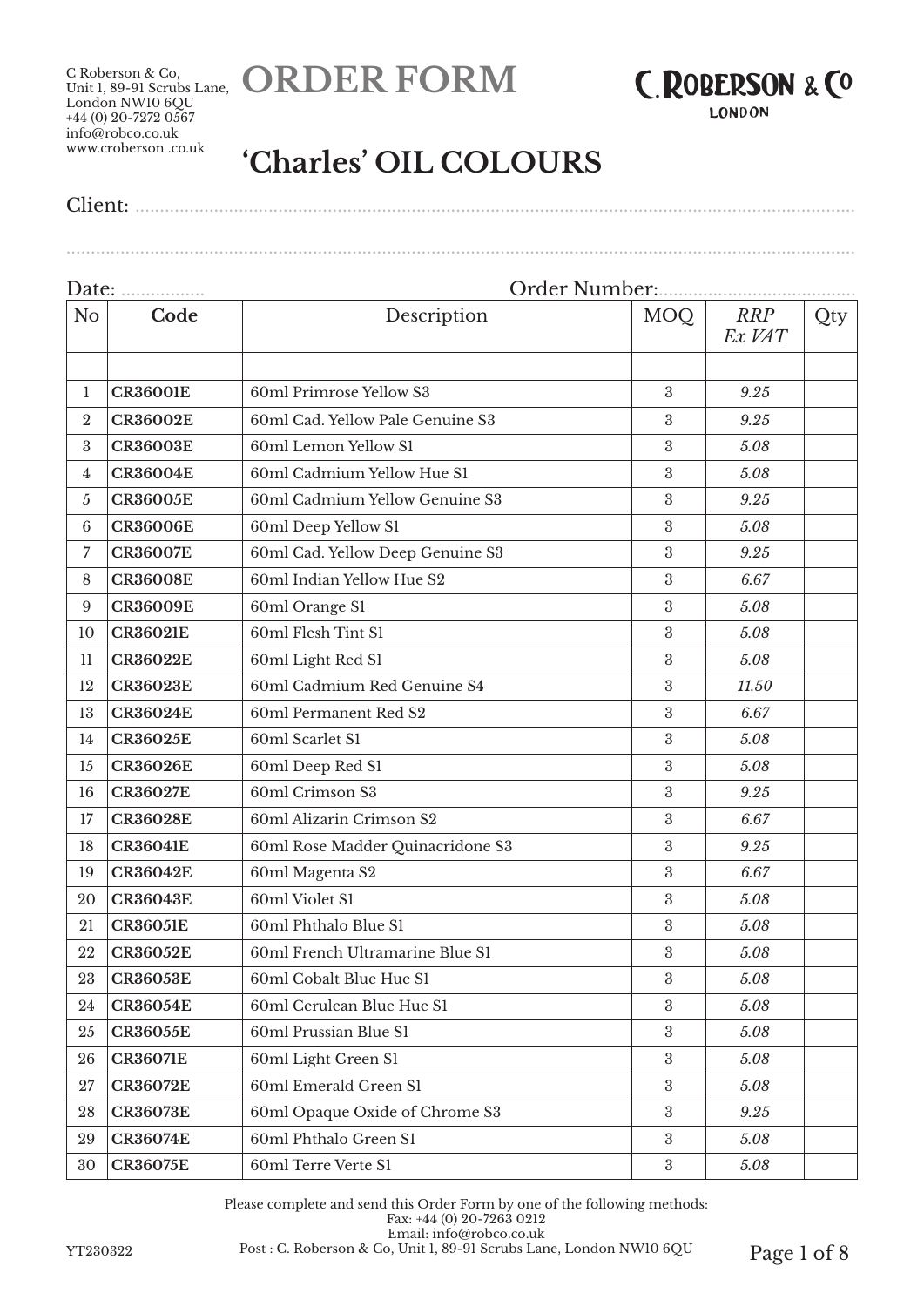



# **'Charles' OIL COLOURS**

Client: ..................................................................................................................................................

| Date:          | .               | Order Number:                    |                  |                      |     |
|----------------|-----------------|----------------------------------|------------------|----------------------|-----|
| N <sub>o</sub> | Code            | Description                      | <b>MOQ</b>       | <b>RRP</b><br>Ex VAT | Qty |
|                |                 |                                  |                  |                      |     |
| 31             | <b>CR36076E</b> | 60ml Sap Green S1                | $\boldsymbol{3}$ | 5.08                 |     |
| 32             | <b>CR36077E</b> | 60ml Viridian Green S1           | 3                | 5.08                 |     |
| 33             | <b>CR36092E</b> | 60ml Yellow Ochre S1             | 3                | 5.08                 |     |
| 34             | <b>CR36093E</b> | 60ml Raw Sienna S1               | 3                | 5.08                 |     |
| 35             | <b>CR36094E</b> | 60ml Burnt Sienna S1             | $\boldsymbol{3}$ | 5.08                 |     |
| 36             | <b>CR36095E</b> | 60ml Indian Red S1               | 3                | 5.08                 |     |
| 37             | <b>CR36096E</b> | 60ml Raw Umber S1                | $\boldsymbol{3}$ | 5.08                 |     |
| 38             | <b>CR36097E</b> | 60ml Burnt Umber S1              | $\boldsymbol{3}$ | 5.08                 |     |
| 39             | <b>CR36098E</b> | 60ml Vandyke Brown S1            | $\boldsymbol{3}$ | 5.08                 |     |
| 40             | <b>CR36099E</b> | 60ml Mars Violet S1              | 3                | 5.08                 |     |
| 41             | <b>CR36111E</b> | 60ml Titanium White S1           | $\boldsymbol{3}$ | 5.08                 |     |
| 42             | <b>CR36112E</b> | 60ml Zinc White S1               | $\boldsymbol{3}$ | 5.08                 |     |
| 43             | <b>CR36114E</b> | 60ml Mixing White S1             | 3                | 5.08                 |     |
| 44             | <b>CR36115E</b> | 60ml Paynes Grey S1              | $\boldsymbol{3}$ | 5.08                 |     |
| 45             | <b>CR36116E</b> | 60ml Ivory Black S1              | 3                | 5.08                 |     |
| 46             | <b>CR36117E</b> | 60ml Mars Black S1               | $\boldsymbol{3}$ | 5.08                 |     |
| 47             | <b>CR37001G</b> | 225ml Primrose Yellow S3         | $\mathbf{1}$     | 23.83                |     |
| 48             | <b>CR37002G</b> | 225ml Cad Yellow Pale Genuine S3 | $\mathbf{1}$     | 23.83                |     |
| 49             | <b>CR37003G</b> | 225ml Lemon Yellow S1            | 1                | 14.83                |     |
| 50             | <b>CR37004G</b> | 225ml Cadmium Yellow Hue S1      | $\mathbf{1}$     | 14.83                |     |
| 51             | <b>CR37005G</b> | 225ml Cadmium Yellow Genuine S3  | $\mathbf{1}$     | 23.83                |     |
| 52             | <b>CR37006G</b> | 225ml Deep Yellow S1             | 1                | 14.83                |     |
| 53             | <b>CR37007G</b> | 225ml Cadmium Yellow Dp Gen S3   | $\mathbf{1}$     | $23.83\,$            |     |
| 54             | <b>CR37008G</b> | 225ml Indian Yellow Hue S2       | 1                | 17.25                |     |
| 55             | <b>CR37009G</b> | 225ml Orange S1                  | 1                | 14.83                |     |
| 56             | <b>CR37021G</b> | 225ml Flesh Tint S1              | 1                | 14.83                |     |
| 57             | <b>CR37022G</b> | 225ml Light Red S1               | $\mathbf{1}$     | 14.83                |     |
| 58             | <b>CR37023G</b> | 225ml Cadmium Red Genuine S4     | $\mathbf{1}$     | 29.75                |     |
| 59             | <b>CR37024G</b> | 225ml Permanent Red S2           | $\mathbf{1}$     | 17.25                |     |
|                |                 |                                  |                  |                      |     |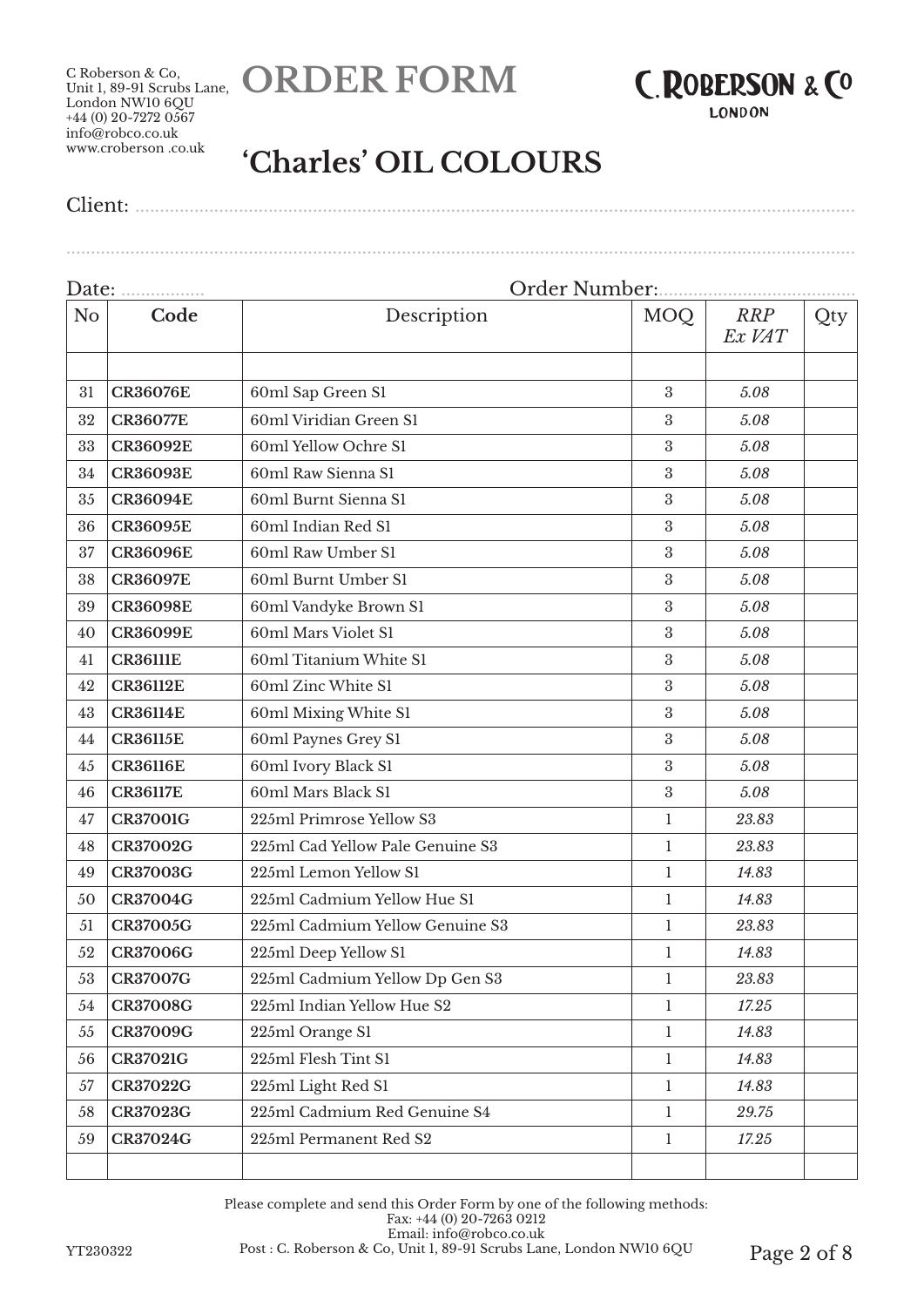



**LONDON** 

# **'Charles' OIL COLOURS**

Client: ..................................................................................................................................................

................................................................................................................................................................

| Date:          | .               |                                   | Order Number: . |                      |     |
|----------------|-----------------|-----------------------------------|-----------------|----------------------|-----|
| N <sub>o</sub> | Code            | Description                       | MOQ             | <b>RRP</b><br>Ex VAT | Qty |
|                |                 |                                   |                 |                      |     |
| 60             | <b>CR37025G</b> | 225ml Scarlet S1                  | $\mathbf{1}$    | 14.83                |     |
| 61             | <b>CR37026G</b> | 225ml Deep Red S1                 | $\mathbf{1}$    | 14.83                |     |
| 62             | <b>CR37027G</b> | 225ml Crimson S3                  | $\mathbf{1}$    | 23.83                |     |
| 63             | <b>CR37028G</b> | 225ml Alizarin Crimson S2         | 1               | 17.25                |     |
| 64             | <b>CR37041G</b> | 225ml Rose Madder Quinacridone S3 | 1               | 23.83                |     |
| 65             | <b>CR37042G</b> | 225ml Magenta S2                  | 1               | 17.25                |     |
| 66             | <b>CR37043G</b> | 225ml Violet S1                   | 1               | 14.83                |     |
| 67             | <b>CR37051G</b> | 225ml Phthalo Blue S1             | $\mathbf 1$     | 14.83                |     |
| 68             | <b>CR37052G</b> | 225ml French Ultramarine Blue S1  | 1               | 14.83                |     |
| 69             | <b>CR37053G</b> | 225ml Cobalt Blue Hue S1          | $\mathbf{1}$    | 14.83                |     |
| 70             | <b>CR37054G</b> | 225ml Cerulean Blue Hue S1        | $\mathbf{1}$    | 14.83                |     |
| 71             | <b>CR37055G</b> | 225ml Prussian Blue S1            | $\mathbf{1}$    | 14.83                |     |
| 72             | <b>CR37071G</b> | 225ml Light Green S1              | 1               | 14.83                |     |
| 73             | <b>CR37072G</b> | 225ml Emerald Green S1            | 1               | 14.83                |     |
| 74             | <b>CR37073G</b> | 225ml Opaque Oxide of Chrome S3   | 1               | 23.83                |     |
| 75             | <b>CR37074G</b> | 225ml Phthalo Green S1            | $\mathbf 1$     | 14.83                |     |
| 76             | <b>CR37075G</b> | 225ml Terre Verte S1              | $\mathbf{1}$    | 14.83                |     |
| 77             | <b>CR37076G</b> | 225ml Sap Green S1                | $\mathbf{1}$    | 14.83                |     |
| 78             | <b>CR37077G</b> | 225ml Viridian Green S1           | $\mathbf{1}$    | 14.83                |     |
| 79             | <b>CR37092G</b> | 225ml Yellow Ochre S1             | 1               | 14.83                |     |
| 80             | <b>CR37093G</b> | 225ml Raw Sienna S1               | 1               | 14.83                |     |
| 81             | <b>CR37094G</b> | 225ml Burnt Sienna S1             | 1               | 14.83                |     |
| 82             | <b>CR37095G</b> | 225ml Indian Red S1               | $\mathbf{1}$    | 14.83                |     |
| 83             | <b>CR37096G</b> | 225ml Raw Umber S1                | $\mathbf{1}$    | 14.83                |     |
| 84             | <b>CR37097G</b> | 225ml Burnt Umber S1              | $\mathbf{1}$    | 14.83                |     |
| 85             | <b>CR37098G</b> | 225ml Vandyke Brown S1            | $\mathbf{1}$    | 14.83                |     |
| 86             | <b>CR37099G</b> | 225ml Mars Violet S1              | 1               | 14.83                |     |
| 87             | <b>CR37111G</b> | 225ml Titanium White S1           | 1               | 14.83                |     |
| 88             | <b>CR37112G</b> | 225ml Zinc White S1               | $\mathbf{1}$    | 14.83                |     |
| 89             | <b>CR37114G</b> | 225ml Mixing White S1             | $\mathbf{1}$    | 14.83                |     |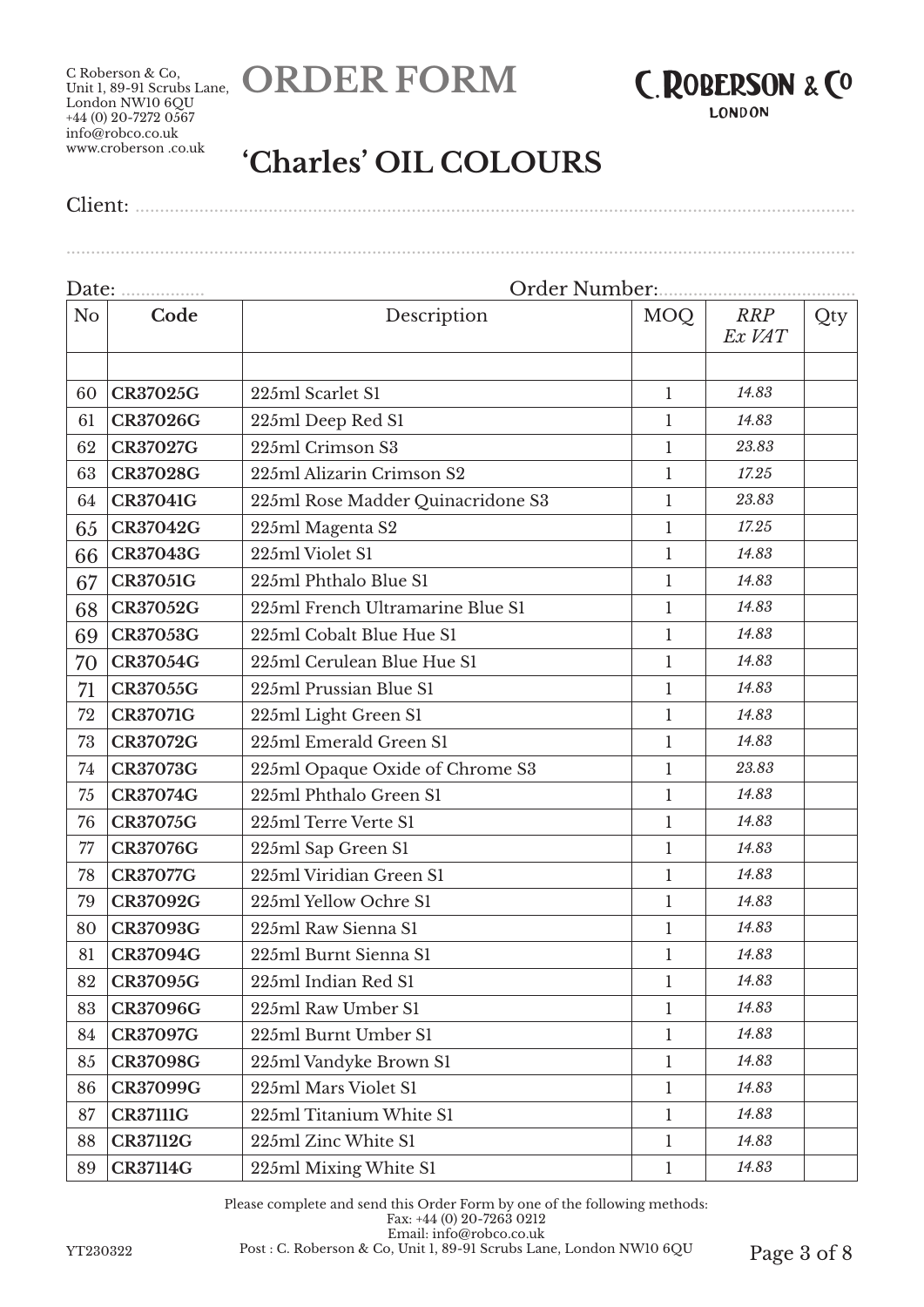





**LONDON** 

................................................................................................................................................................

# **'Charles' OIL COLOURS**

# Date: ................. Order Number:........................................ No **Code Description** MOQ *RRP Ex VAT* Qty 90 **CR37115G** 225ml Paynes Grey S1 1 1 14.83 91 **CR37116G** 225ml Ivory Black S1 1 1 14.83 92 **CR37117G** 225ml Mars Black S1 1 1 14.83 **CR Oil Charles Hand Made Colour Chart** 93 **CR36000** Hand Made Colour Chart A4 Two Pages 1 *10.00*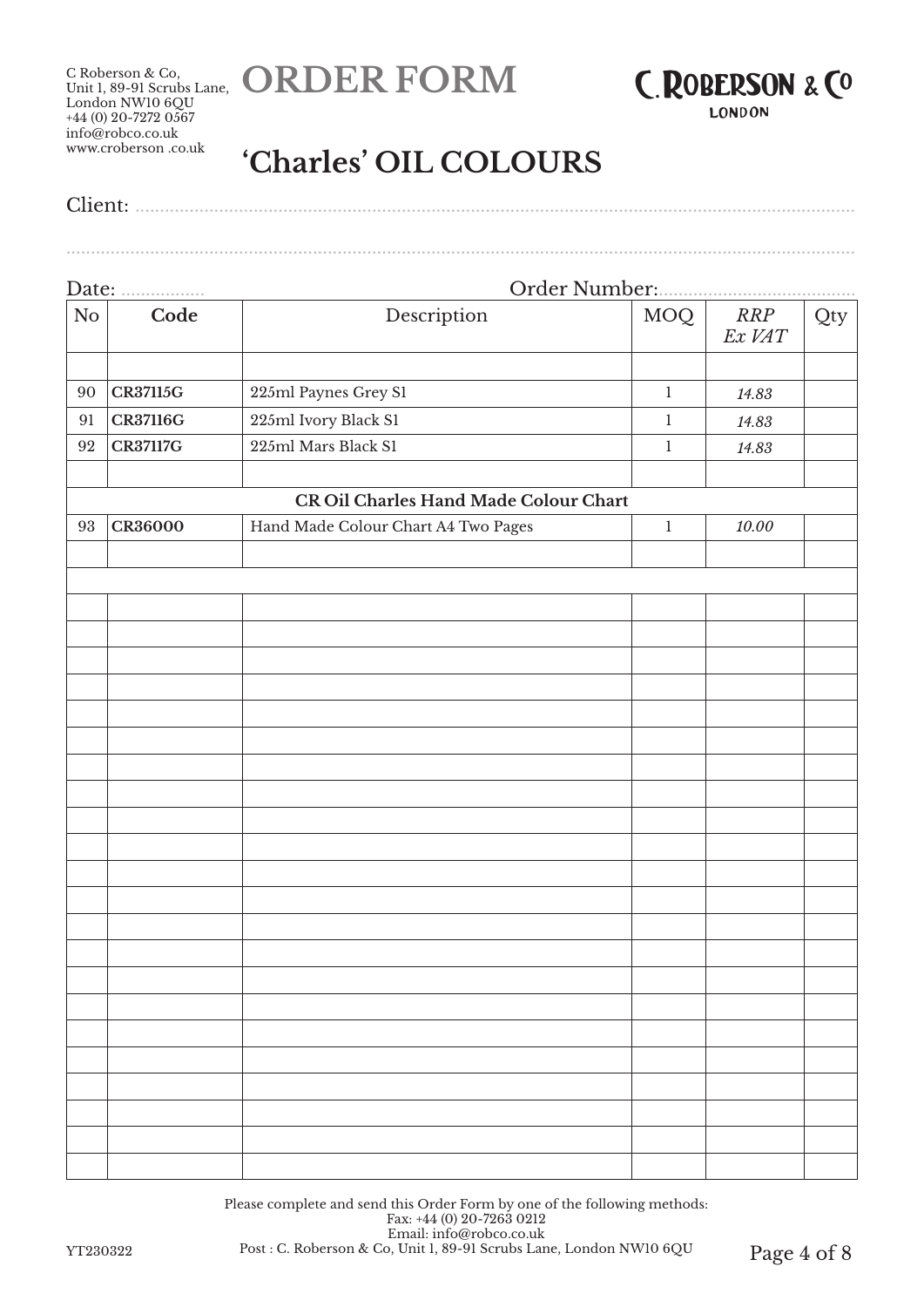C Roberson & Co, London NW10 6QU  $+44(0)$  20-7272 0567 info@robco.co.uk www.croberson .co.uk





# **ARTISTS' OIL COLOURS**

Client: ..................................................................................................................................................

#### Date: ................. Order Number:........................................ No **Code Description** MOQ *RRP Ex VAT* Qty Oil Colours **PI36006D** 40 ml Naples Yellow EPS S 1 3 11.00 **PI36106D** 40 ml Brilliant Yellow S 2 3 7750 **PI36121D** 40 ml Nickel Titanium Yellow S 3 3 *24.42* **PI36009D** 40 ml Cadmium Yellow Lemon S 4 3 *39.67* **PI36010D** 40 ml Azo Yellow Lemon S 2 3 *17.50* **PI36011D** 40 ml Cadmium Yellow Light S 4 3 *39.67* **PI36012D** 40 ml Azo Yellow Light S 2 3 *17.50* **PI36016D** 40 ml Cadmium Yellow Deep S 4 3 *39.67* **PI36130D** 40 ml Indian Yellow Substitute S 2 3 *17.50* **PI36017D** 40 ml Cadmium Orange S 5 3 47.08 **PI36148D** 40 ml Vermilion Substitute S 4 3 *39.67* **PI36022D** 40 ml Azo Red Light S 2 3 3 17.50 **PI3602ID** 40 ml Cadmium Red S 5 3 47.08 **PI36023D** 40 ml Cadmium Red Deep S 5 3 *47.08* **PI36163D** 40 ml Alizarine Crimson S 3 3 *24.42* **PI36028D** 40 ml Madder Deep Permanent S 3 3 *24.42* **PI36172D** 40 ml Rose Dore Permanent S 2 3 *17.50* **PI36029D** 40 ml Quinacridone S 5 3 47.08 **PI36031D** 40 ml Cobalt Violet Light S 5 3 47.08 **PI36181D** 40 ml Quinacridone Magenta S 4 3 *39.67* **PI36193D** 40 ml Bright Violet S 3 3 *24.42* **PI36220D** 40 ml Indanthrine Blue S 3 3 *24.42* **PI36034D** 40 ml Prussian Blue S 1 3 *11.00* **PI36033D** 40 ml Indigo S 2 3 *17.50* **PI36035D** 40 ml Phthalo Blue S 2 3 *17.50* **PI36036D** 40 ml Ultramarine Blue S 1 3 *11.00* **PI36037D** 40 ml French Ultramarine S 2 3 *17.50* **PI36250D** 40 ml Cobat Blue S 5 3 47.08 **PI36235D** 40 ml Cerulean Blue S 5 3 *47.08* **PI36041D** 40 ml Manganese Blue Hue S 3 3 *24.42*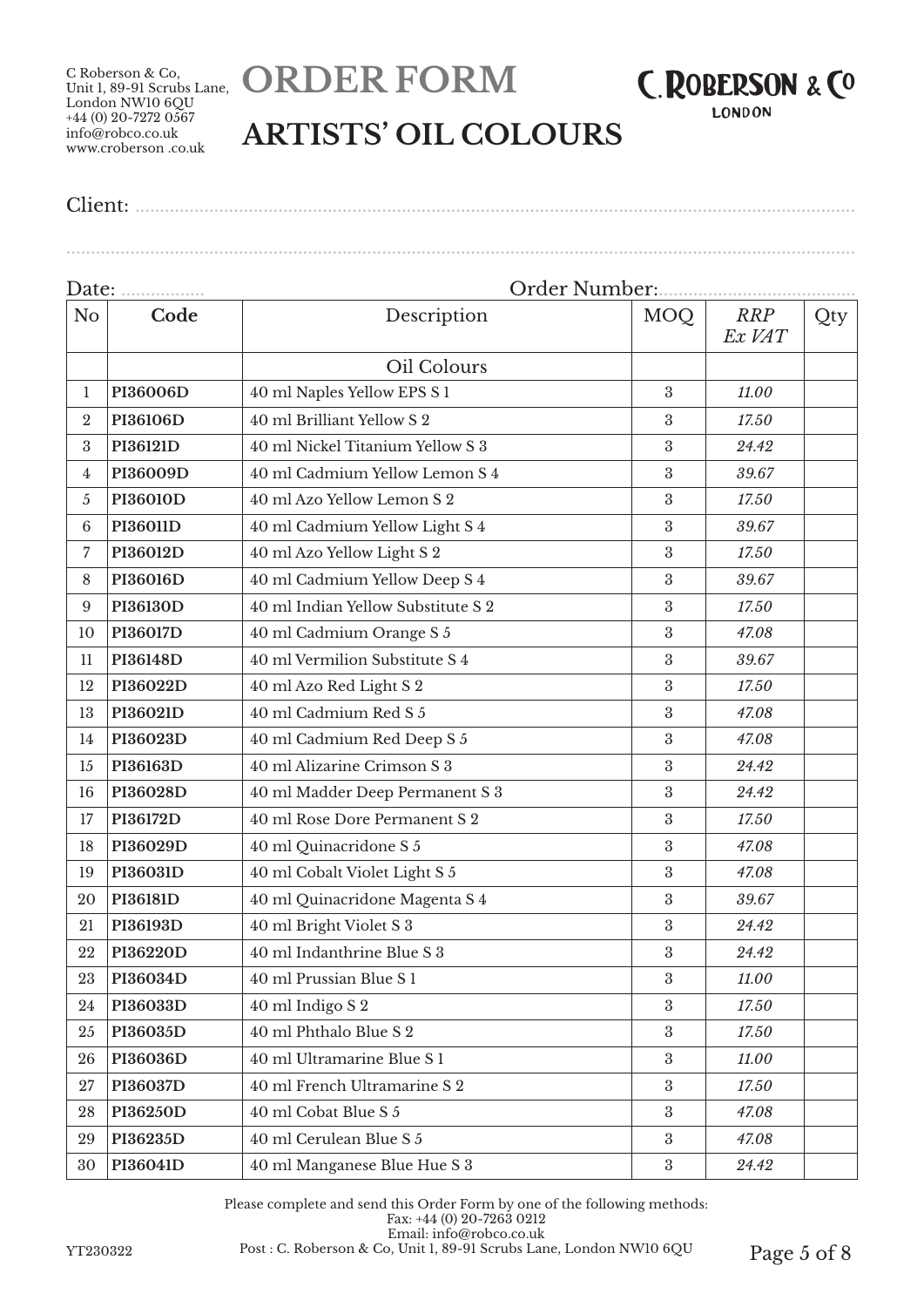



# **ARTISTS' OIL COLOURS**

Client: ..................................................................................................................................................

## ................................................................................................................................................................

| Date:          | .               | Order Number:                      |                  |                      |     |  |
|----------------|-----------------|------------------------------------|------------------|----------------------|-----|--|
| N <sub>o</sub> | Code            | Description                        | MOQ              | <b>RRP</b><br>Ex VAT | Qty |  |
|                |                 | Oil Colours                        |                  |                      |     |  |
| 31             | PI36232D        | 40 ml Aegean Blue S 3              | $\boldsymbol{3}$ | 24.42                |     |  |
| 32             | PI36277D        | 40 ml Permanent Green Light S 2    | 3                | 17.50                |     |  |
| 33             | PI36274D        | 40 ml Emerald Green S 2            | 3                | 17.50                |     |  |
| 34             | PI36048D        | 40 ml Phthalo Green S 3            | $\boldsymbol{3}$ | 24.42                |     |  |
| 35             | PI36047D        | 40 ml Viridian Deep S 4            | $\boldsymbol{3}$ | 39.67                |     |  |
| 36             | PI36292D        | 40 ml Sap Green S 2                | 3                | 17.50                |     |  |
| 37             | PI36295D        | 40 ml Golden Green S 3             | $\boldsymbol{3}$ | 24.42                |     |  |
| 38             | PI36307D        | 40 ml Olive Green S 2              | $\boldsymbol{3}$ | 17.50                |     |  |
| 39             | <b>PI36050D</b> | 40 ml Chromium Oxide Green S 3     | $\boldsymbol{3}$ | 24.42                |     |  |
| 40             | PI36052D        | 40 ml Terre Verte S 1              | 3                | 11.00                |     |  |
| 41             | PI36313D        | 40 ml Naples Yellow Substitute S 1 | $\boldsymbol{3}$ | 11.00                |     |  |
| 42             | PI36053D        | 40 ml Yellow Ochre S1              | $\boldsymbol{3}$ | 11.00                |     |  |
| 43             | PI36055D        | 40 ml Golden Ochre S1              | 3                | 11.00                |     |  |
| 44             | PI36056D        | 40 ml Raw Sienna S 1               | $\boldsymbol{3}$ | 11.00                |     |  |
| 45             | PI36328D        | 40 ml Translucent Yellow Oxide S 2 | $\boldsymbol{3}$ | 17.50                |     |  |
| 46             | PI36334D        | 40 ml Translucent Red Oxide S 2    | 3                | 17.50                |     |  |
| 47             | PI36133D        | 40 ml Orange Madder Substitute S 3 | $\boldsymbol{3}$ | 24.42                |     |  |
| 48             | PI36340D        | 40 ml English Light Red S 1        | $\boldsymbol{3}$ | 11.00                |     |  |
| 49             | PI36061D        | 40 ml Burnt Sienna S 1             | $\boldsymbol{3}$ | 11.00                |     |  |
| 50             | PI36064D        | 40 ml Venetian Red S 1             | 3                | 11.00                |     |  |
| 51             | PI36065D        | 40 ml Indian Red S 1               | $\boldsymbol{3}$ | 11.00                |     |  |
| 52             | PI36070D        | 40 ml Burnt Umber S 1              | 3                | 11.00                |     |  |
| 53             | PI36069D        | 40 ml Raw Umber S 1                | $\rm 3$          | 11.00                |     |  |
| 54             | PI36214D        | 40 ml Paynes Grey S 2              | $\boldsymbol{3}$ | 17.50                |     |  |
| 55             | PI36367D        | 40 ml Vine Black S 1               | $\boldsymbol{3}$ | 11.00                |     |  |
| 56             | PI36074D        | 40 ml Ivory Black S 1              | $\boldsymbol{3}$ | 11.00                |     |  |
| 57             | PI36002D        | 40 ml Zinc White S1                | $\boldsymbol{3}$ | 11.00                |     |  |
| 58             | PI36001D        | 40 ml Titanium White S 1           | $\boldsymbol{3}$ | 11.00                |     |  |
| 59             | <b>PI38002F</b> | 125 ml Zinc White S 1              | $\mathbf{1}$     | 28.50                |     |  |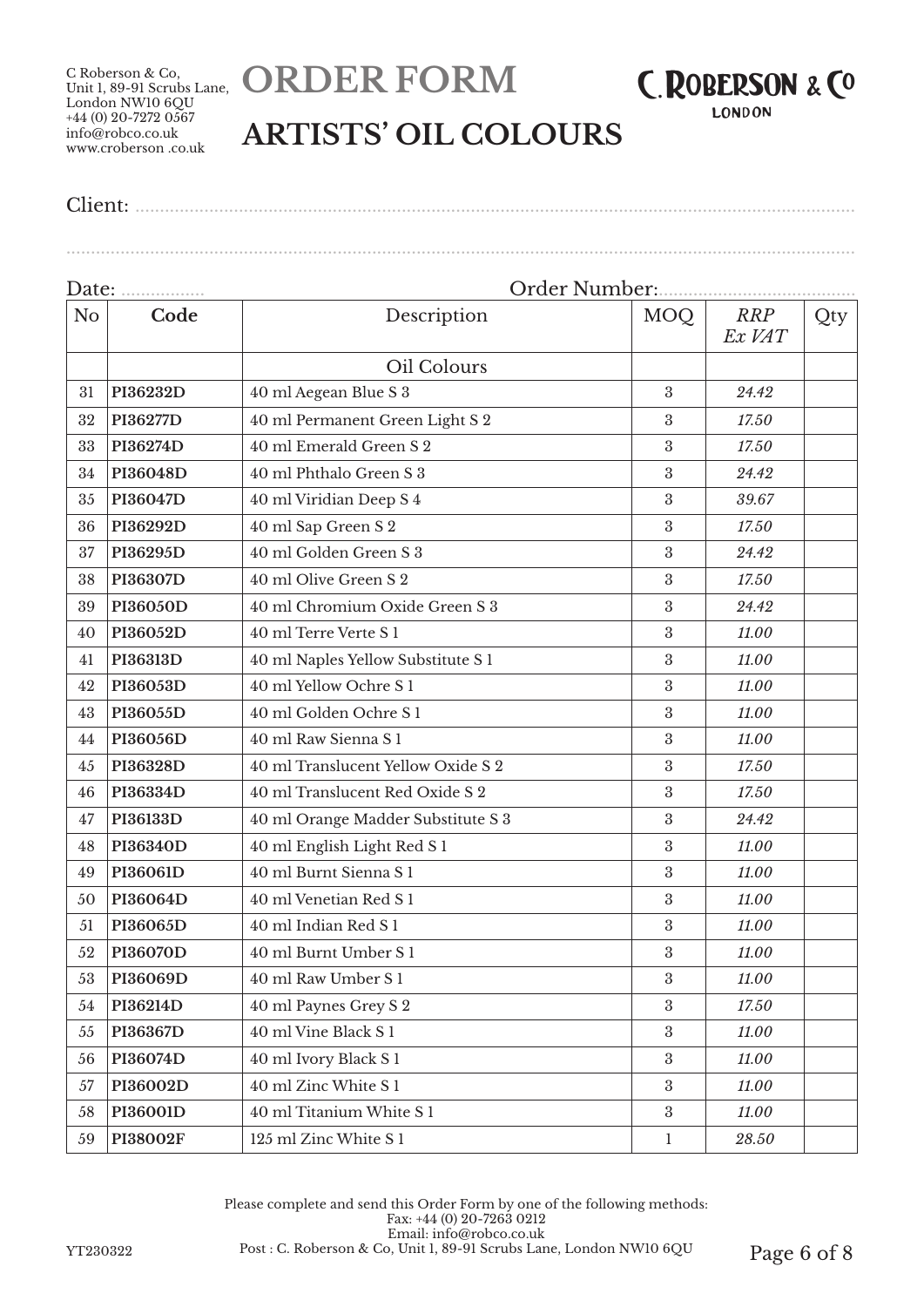C Roberson & Co, London NW10 6QU  $+44(0)$  20-7272 0567 info@robco.co.uk www.croberson .co.uk





................................................................................................................................................................

# **ARTISTS' OIL COLOURS**

Client: ..................................................................................................................................................

#### Date: ................. Order Number:........................................ No **Code Description** MOQ *RRP Ex VAT* Qty Oil Colours **PI38001F** 125 ml Titanium White S 1 1 *28.50* **PI37006G** 225 ml Naples Yellow EPS S 1 1 *47.83* **PI37106G** 225 ml Brilliant Yellow S 2 1 *79.08* **PI37121G** 225 ml Nickel Titanium Yellow S 3 1 *111.17* **PI37009G** 225 ml Cadmium Yellow Lemon S 4 1 *180.75* **PI37010G** 225 ml Azo Yellow Lemon S 2 1 *79.08* **PI37011G** 225 ml Cadmium Yellow Light S 4 1 *180.75* **PI37012G** 225 ml Azo Yellow Light S 2 1 *79.08* **PI37016G** 225 ml Cadmium Yellow Deep S 4 1 *180.75* **PI37130G** 225 ml Indian Yellow Substitute S 2 1 *79.08* **PI37017G** 225 ml Cadmium Orange S 5 1 208.17 **PI37148G** 225 ml Vermilion Substitute S 4 1 *180.75* **PI37022G** 225 ml Azo Red Light S 2 1 *79.08* **PI37021G** 225 ml Cadmium Red S 5 1 *208.17* **PI37023G** 225 ml Cadmium Red Deep S 5 1 *208.17* **PI37163G** 225 ml Alizarine Crimson S 3 1 *111.17* **PI37028G** 225 ml Madder Deep Permanent S 3 1 *111.17* **PI37172G** 225 ml Rose Dore Permanent S 2 1 *79.08* **PI37029G** 225 ml Quinacridone S 5 1 *208.17* **PI37031G** 225 ml Cobalt Violet Light S 5 1 *208.17* **PI37181G** 225 ml Quinacridone Magenta S 4 1 1 180.75 **PI37193G** 225 ml Bright Violet S 3 1 *111.17* **PI37220G** 225 ml Indanthrine Blue S 3 1 *111.17* **PI37034G** 225 ml Prussian Blue S 1 1 47.83 **PI37033G** 225 ml Indigo S 2 1 *79.08* **PI37035G** 225 ml Phthalo Blue S 2 1 *79.08* **PI37036G** 225 ml Ultramarine Blue S 1 1 *47.83* **PI37037G** 225 ml French Ultramarine S 2 1 *79.08* **PI37250G** 225 ml Cobalt Blue S 5 1 208.17 **PI37235G** 225 ml Cerulean Blue S 5 1 208.17